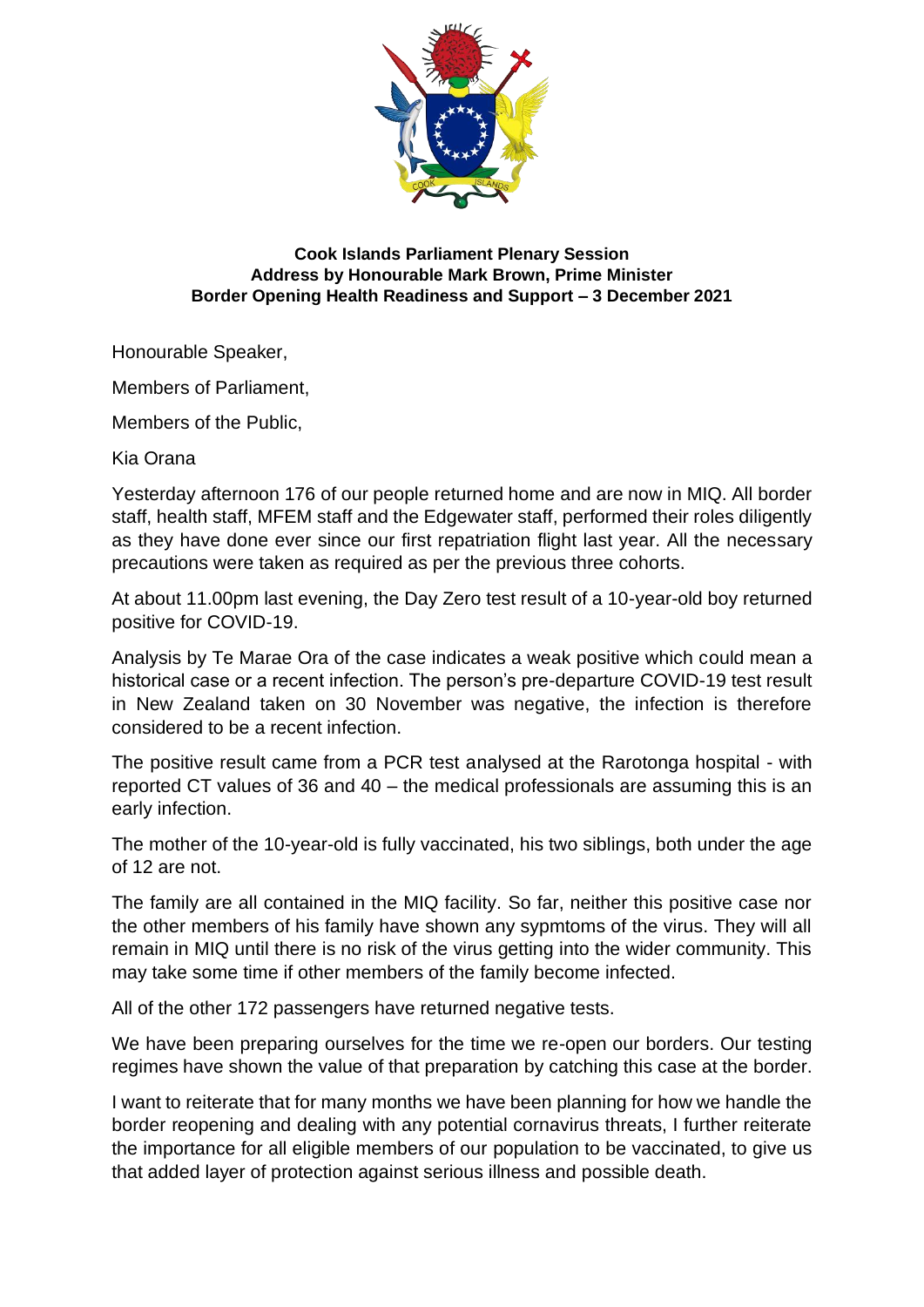

The vaccine is still available to all eligible people, and once we have the all clear to do so, we will be offering the vaccination to our 5-11-year olds, protecting them from getting infected by the coronavirus.

The ability of this virus to cross borders can be seen worldwide, and that is why border workers wear Personal Protective Equipment and follow infection control procedures at work – to elliminate the risk of catching the virus through their work. As an added precaution TMO will be testing all of our border workers who met yesterday's flight. I will keep you posted if there are any further developments.

I hope you will join me in wishing the family a speedy recovery.

It is understood that the family followed all the prerequisite requirements in New Zealand and during their travel to Rarotonga. The overall analysis of the whole process including the risk to all the staff who worked the flight, at the border, during transportation and at the MIQ facility is considered low, but all staff will be required to undertake a PCR test on Day 3. All have been advised of the protocol between now and their test on Day 3. This is the new norm that Te Marae Ora has been discussing during the public consultations held recently.

These public consultations on Rarotonga and the Southern Group Pa Enua Islands gave Te Marae Ora the opportunity to prepare our people for the border opening.

Stakeholder meetings took place with the two other main pillars of our country, Te Are Ariki and the Religious Advisory Council. Meetings with the Opposition Office, the Private Sector Taskforce, the Tourism Industry Council, Air Rarotonga, Air New Zealand and other interested church and youth organizations also took place and were well received. The discussions that took place were honest and frank - prerequisites if we are to take our people with us on this next journey.

The Border Easement Taskforce which includes the Office of the Prime Minister, the Office of the Public Service Commissioner, the Ministry of Foreign Affairs and Immigration, Ministry of Finance and Economic Management, Crown Law and Cook Islands Tourism, have, since the announcement by myself as Prime Minister of the border opening, continued doing all the necessary work to get our country ready for the 13 January opening. Part of that work was the amendment to the COVID-19 Act that we have supported and passed during this session.

Last Tuesday the 23 November 2021, Cabinet endorsed the request for financial support to stand-up the Puna system here on Rarotonga and also a similar arrangement for Aitutaki. These two islands are grouped in one standalone bubble. The rest of the Pa Enua are also grouped as one bubble.

Te Marae Ora is also working with the Puna Leads, the Ministry of Internal Affairs and Cook Islands Red Cross in developing a medical care pack and an initial basic welfare pack to support families if and when they are required to self-isolate in their homes.

A medical care pack will also be provided to any visitor and their families should they also be required to self-isolate. These medical care packs will allow adults in the family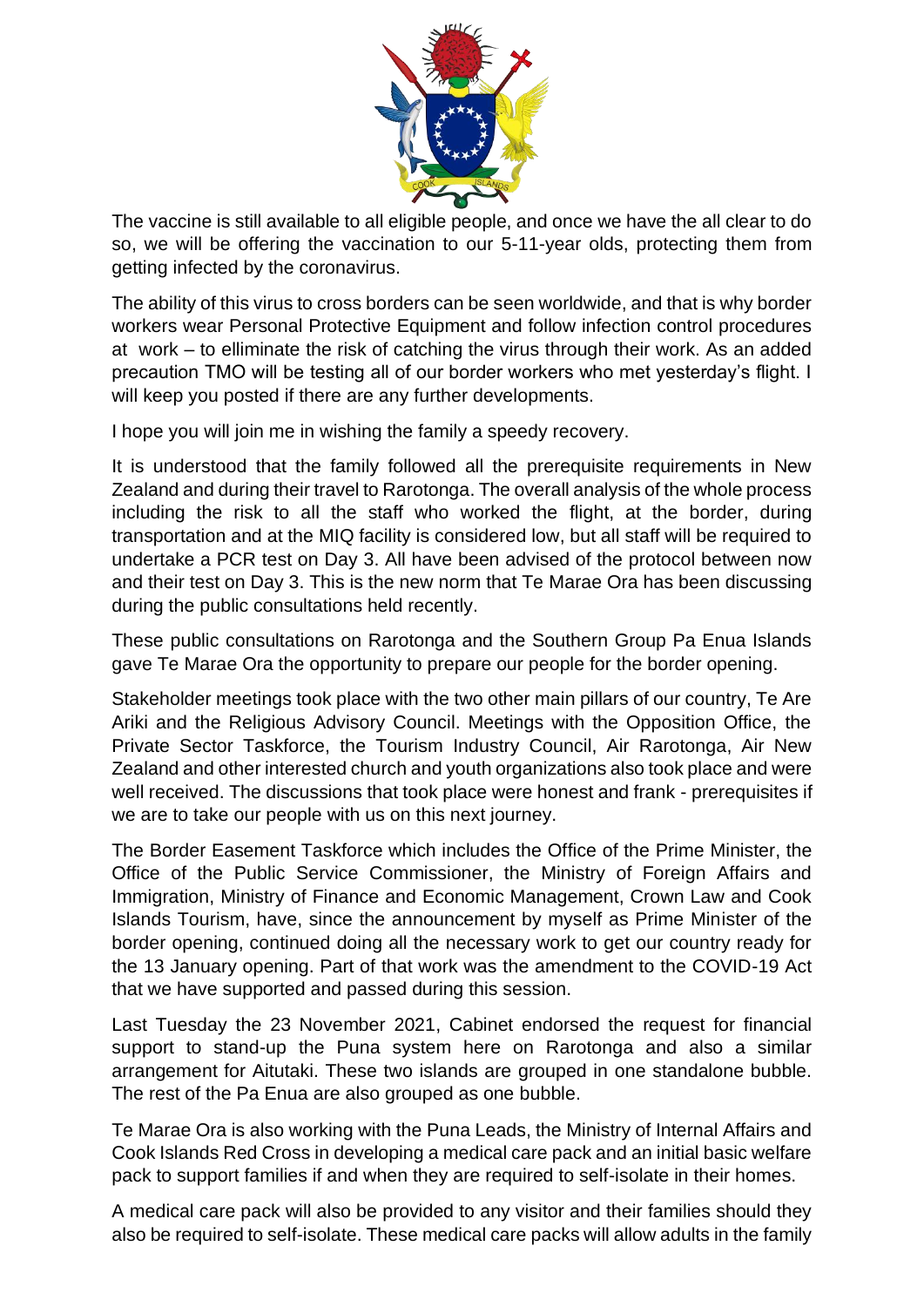

the ability to self-monitor and report their health conditions while self-isolating. Training and guidance will be provided by the Puna Public Health staff. The Puna will all be staffed by Public Health Nurses, Health Care Assistants, security, and support staff.

Te Marae Ora has ordered anti-viral COVID medications to treat at least 100 people with 'very severe' cases. This order may be increased to further support our readiness.

The most important factor to reduce the spread of COVID-19 and to protect ourselves, our families and our people is vaccination. I am truly pleased to announce that the Cook Islands has achieved an incredible milestone. 99% of our people aged 12 years and over, have received their 1<sup>st</sup> dose of the Pfizer vaccine and 96% of us aged over 12 are fully vaccinated. The vaccination of the 12 – 15-year-olds for the Northern Group will take place in the New Year.

And as the Minister of Health alluded to the 3<sup>rd</sup> shot will be available to the people of Aitutaki and Rarotonga first and we will have the  $3<sup>rd</sup>$  shot available before the border opening.

The Cook Islands will be introducing the use of in-country rapid antigen testing. This will give us the ability to quickly test and identify the status of symptomatic people before undertaking full PCR testing should a person be identified positive from the rapid test.

This process will be more cost effective, non-invasive and will allow quick surveillance screening for any symptomatic persons, including visitors, on Rarotonga.

The same testing will be applied to any person traveling to Aitutaki and to the rest of the Pa Enua. A testing area will be established at the domestic departure terminal at the airport.

Te Marae Ora advises that our Lab at the hospital has been certified and that training of the TMO Trainers will be held on the 13 December. These trainers will in turn train all the COVID-19 Health and Safety Officers on how to administer the rapid test for workplace employees or guests. This means, agencies, businesses and hotel accommodation providers will be required to appoint a Health and Safety Officer. TMO will then train these people to administer the rapid tests. TMO will remain responsible for testing our local population.

Te Marae Ora is also working with the New Zealand Ministry of Health in developing our digital travel vaccination certificate using the Cook Islands Vaccination ID Card. This card was introduced last year and many of our people have already purchased their card. However, due to the current development and to ensure the interoperability of our vaccination card with the New Zealand system, a reprint of those cards after embedding the vaccination QR Codes for each person, will be done at no charge.

Last month Te Marae Ora issued a public notice asking everyone who has been vaccinated to submit copies of their passport photo page or a copy of their birth certificate. This will then enable TMO staff to confirm their name matches the one in